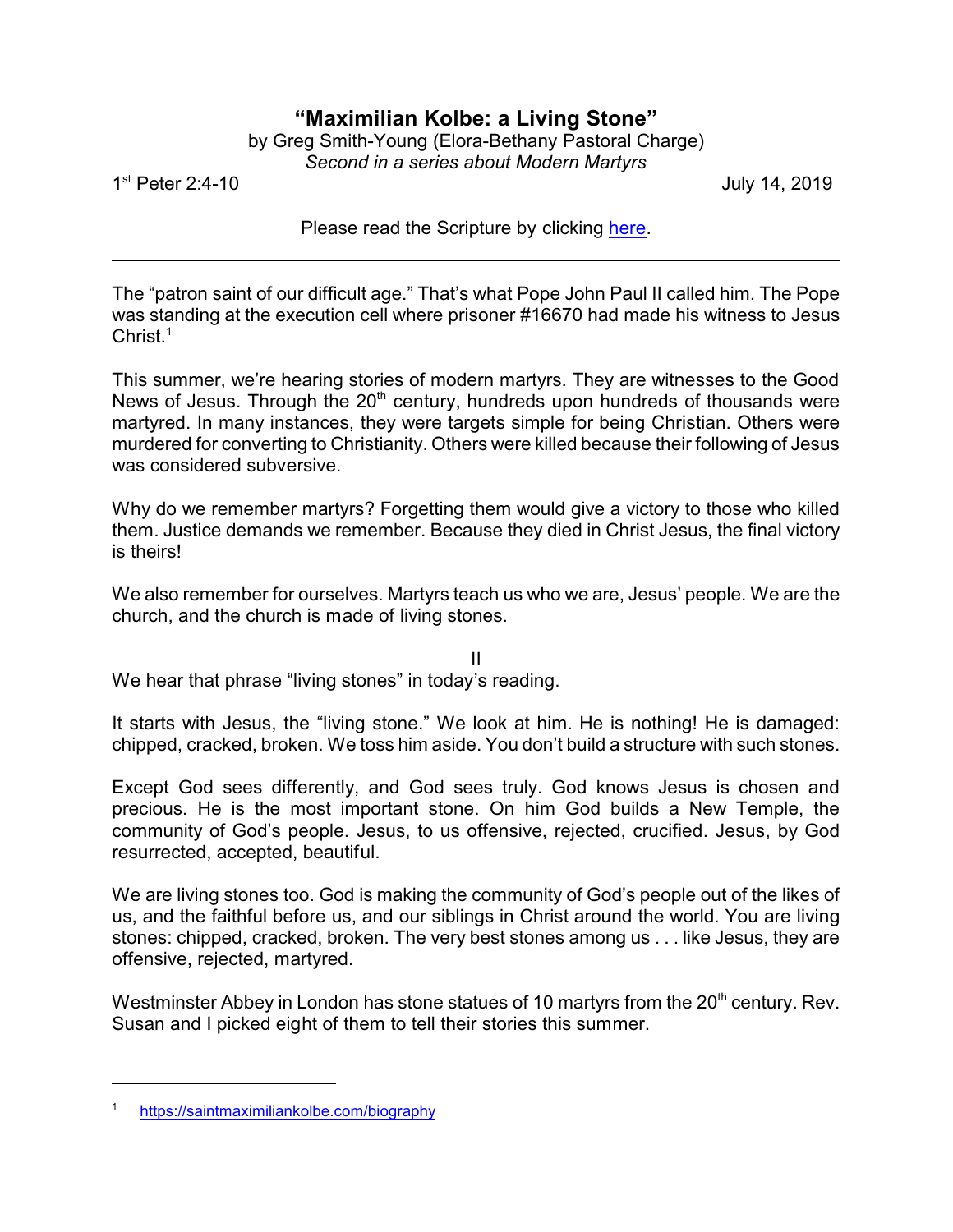III

Today, we hear the witness of prisoner #16670, Maximilian Kolbe.

Kolbe was from a modest and devout Polish Catholic family.<sup>2</sup> As a youth he was very spiritual. He moved to a Franciscan monastery at age 13, began preparations to be a monk at 16, completed his vows at 20, and became a priest at 24.

His given name was Raymond. As a monk he took two new names: Maximilian and Mary. He was fiercely devoted to the Virgin Mary, mother of our Lord Jesus. He told of this childhood experience:

*That night I asked the Mother of God what was to become of me. Then she came to me holding two crowns, one white, the other red. She asked me if I was willing to accept either of these crowns. The white one meant that I should persevere in purity, and the red that I should become a martyr. I said that I would accept them both.*<sup>3</sup>

Maximilian was smart, industrious and innovative. He had doctoral degrees in both philosophy and theology. He began seminaries and monasteries in Poland, Japan and India. He was a publisher, a radio broadcaster and ham radio operator.

When Germany and the Soviet Union invaded Poland in 1939, he organized a hospital. He marshalled his monk-brothers to shelter refugees.

IV

These refugees included 2,000 Jews, whom he hid from the Nazis.

Frankly, Father Kolbe's record regarding Jews was mixed. His actions and some of his words showed a strong compassion for Jews. He took risks to save many. That's important!

Yet, some of the things he published — while he probably did not write them himself, he did publish them — were antisemitic. They reflected the vile antisemitism that was commonplace in those times.<sup>4</sup>

<sup>&</sup>lt;sup>2</sup> I consulted these sources about Kolbe's life: [https://en.wikipedia.org/wiki/Maximilian\\_Kolbe](https://en.wikipedia.org/wiki/Maximilian_Kolbe); [https://www.westminster-abbey.org/abbey-commemorations/commemorations/st-maximilian-kolbe](https://www.westminster-abbey.org/abbey-commemorations/commemorations/st-maximilian-kolbe#); <http://www.auschwitz.dk/kolbe.htm>;<https://saintmaximiliankolbe.com/biography/>

<sup>&</sup>lt;sup>3</sup> Armstrong, Regis J. and Ingrid J. Peterson, The Franciscan Tradition (Collegeville, MN:Liturgical Press, 2010), 50. [https://en.wikipedia.org/wiki/Maximilian\\_Kolbe](https://en.wikipedia.org/wiki/Maximilian_Kolbe)

See the helpful exchange between historians in The New York Review of Books, (April 14, 1983). [www.nybooks.com/articles/1983/04/14/kolbe-anti-semitism-2](https://www.nybooks.com/articles/1983/04/14/kolbe-anti-semitism-2/). It is notable that because of Koble's mixed record, he is not honoured as one of the "Righteous Among the Nations" at the Yad Vashem holocaust memorial in Jerusalem.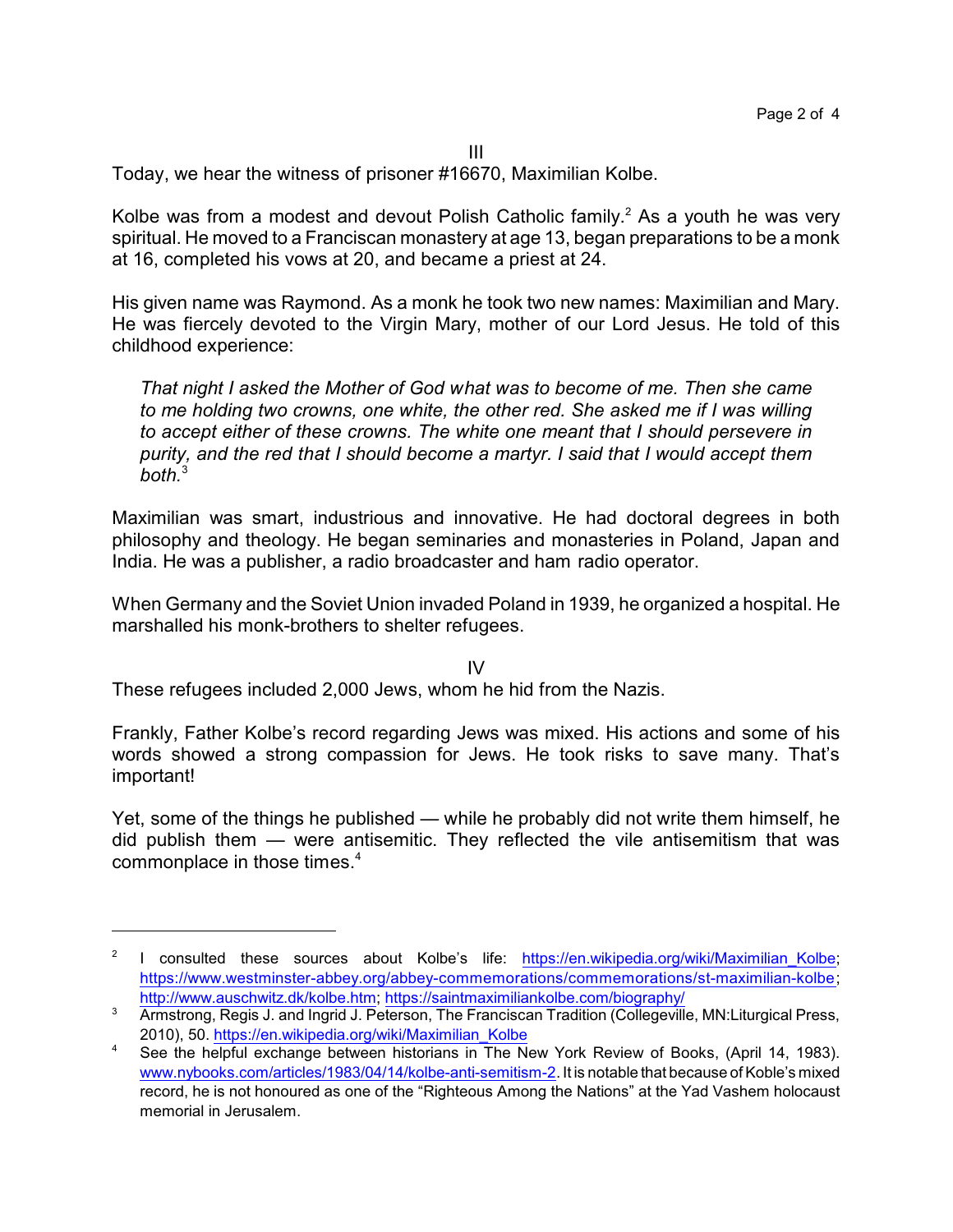This gets at something important about how we remember martyrs, or any hero. They are no more than human. They held beliefs that were wrong, and some things they did were wrong, because they were like us.

We need to use our discernment.

*God, what do you want us to remember about this person? What do we need to honour? What do we need to emulate? And, what do we need to criticize?* 

For we seek the same faithfulness to Jesus they sought.

V

The Gestapo arrested Maximilian. They sent him to the Auschwitz concentration camp. At that time it was for Polish political prisoners; it had not yet become a factory to exterminate  $I$ ews.<sup>5</sup>

The rations were starvation-level.

But when food was brought, witnesses said Maximilian stood back to let others eat first. Any he did get, he often shared.

The guards beat him.

At night, he'd move from bunk to bunk. *"I'm a Catholic priest. Can I do anything for you?"* He prayed with them. He heard confessions. He celebrated the Eucharist. He urged them to forgive their tormentors, overcoming evil with good.

VI

A prisoner went missing.<sup>6</sup> In retribution, others were selected. They would be shut in an underground cell and starved to death. The commandant selected ten men.

One cried out in agony for his family.

Maximilian stepped forward. *"I am a Catholic priest from Poland; I would like to take his place, because he has a wife and children."*

Remarkably, the commandant permitted the exchange.

A prisoner assigned to work in the punishment bunker said this:

*. . . From the underground cell . . . there continually arose the echo of prayers and canticles. . . . Since they had grown very weak, prayers were now only whispered. At*

<sup>5</sup> [https://en.wikipedia.org/wiki/Auschwitz\\_concentration\\_camp](https://en.wikipedia.org/wiki/Auschwitz_concentration_camp)

<sup>&</sup>lt;sup>6</sup> Some accounts say his body was found later in a latrine. He had not escaped.